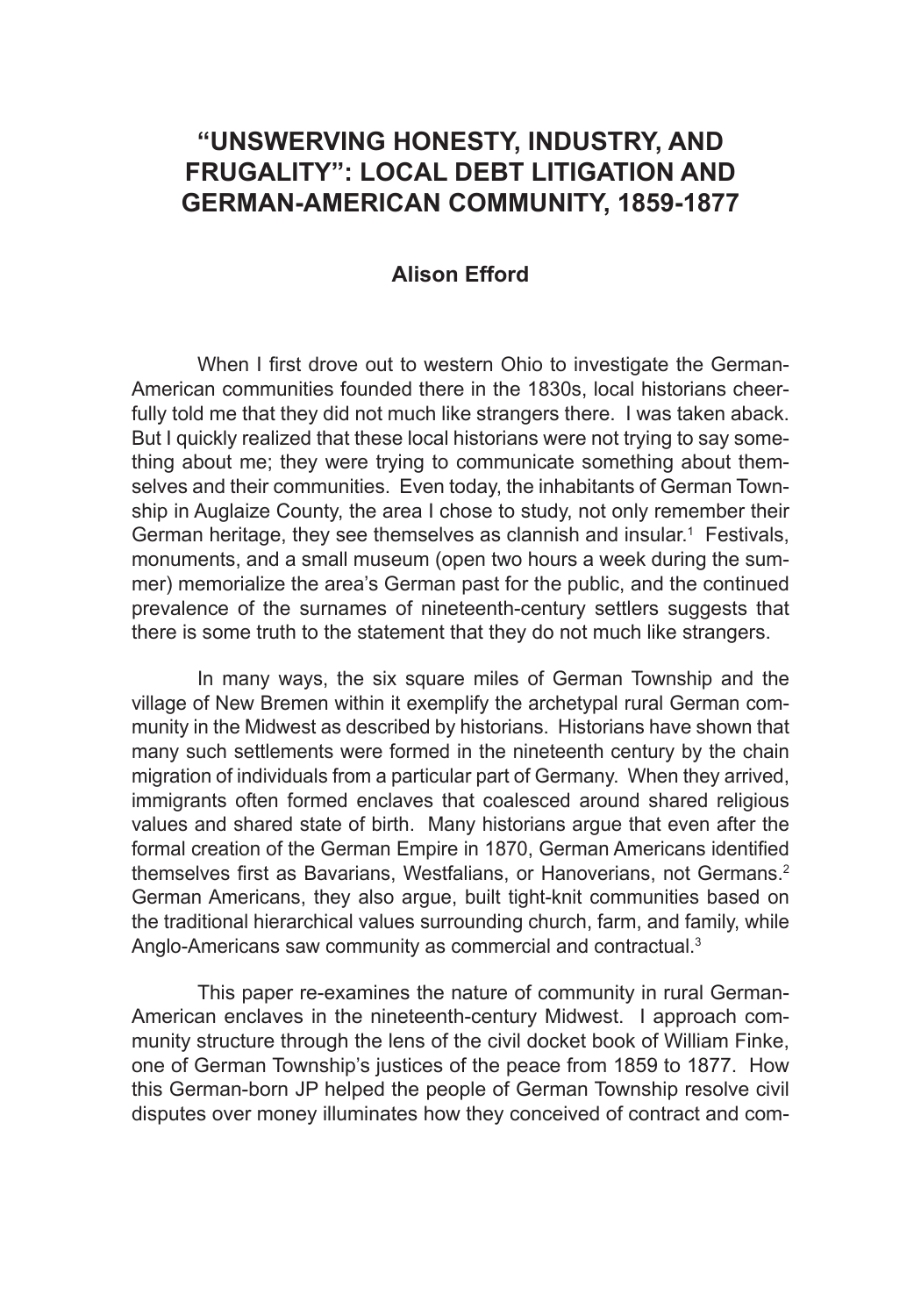munity. It tells us how they felt about neighbors and strangers, about what divided them and what united them. Finke's docket suggests that in German Township localism and enduring European ties were important, but that they interacted differently than historians have recognized. Local civil dispute resolution demonstrates that a contractual approach to community united the people of German Township in a way that regional background did not. Despite the legal latitude accorded justices of the peace, Finke did not mediate disputes in a traditional way; he enforced contracts in a formalistic manner. He was widely supported by his community, perhaps because he overcame differences between people from different German states. In sustaining local control of disputes, Finke contributed to a sense of community solidarity based on a common German-American identity constructed around the ideals of industry, probity, and frugality.

\* \* \*

The community Finke helped govern had been founded in 1832 when a group of immigrants living in Cincinnati formed the City of Bremen Society to establish a town for German settlers.<sup>4</sup> The society bought government land and resold it to its members, who settled there in the following years. The Miami and Erie Canal reached German Township in 1838, and when it was completed from Cincinnati to Toledo in 1845, it opened the area to regular commerce.<sup>5</sup> By the late 1860s the nucleus of the township, the village of New Bremen, boasted several grain storage warehouses, an important trade in pork, and a plow factory. The original society members had mostly come from Hanover, but immigrants from various German states quickly joined them in the growing farming settlement and canal town. In 1860 only about half of the township's 335 households were nominally led by people from Hanover. Most of the remaining heads of household were from twelve other German states, with Mecklenburg, Bavaria, and Prussia well-represented. Only about 7 percent of households were led by people born in the United States.<sup>6</sup> The township supported a German-language newspaper and German-speaking churches until after the First World War.

On the first Monday in April 1859 this township elected William Finke to the first of six consecutive terms as justice of the peace. Before another justice in the county he "made oath that he would support the Constitution of the United States and of the State of Ohio, and that, as Justice of the Peace in and for said Township and County he would administer justice without respect to person."7 Finke had been born in Hanover in 1813,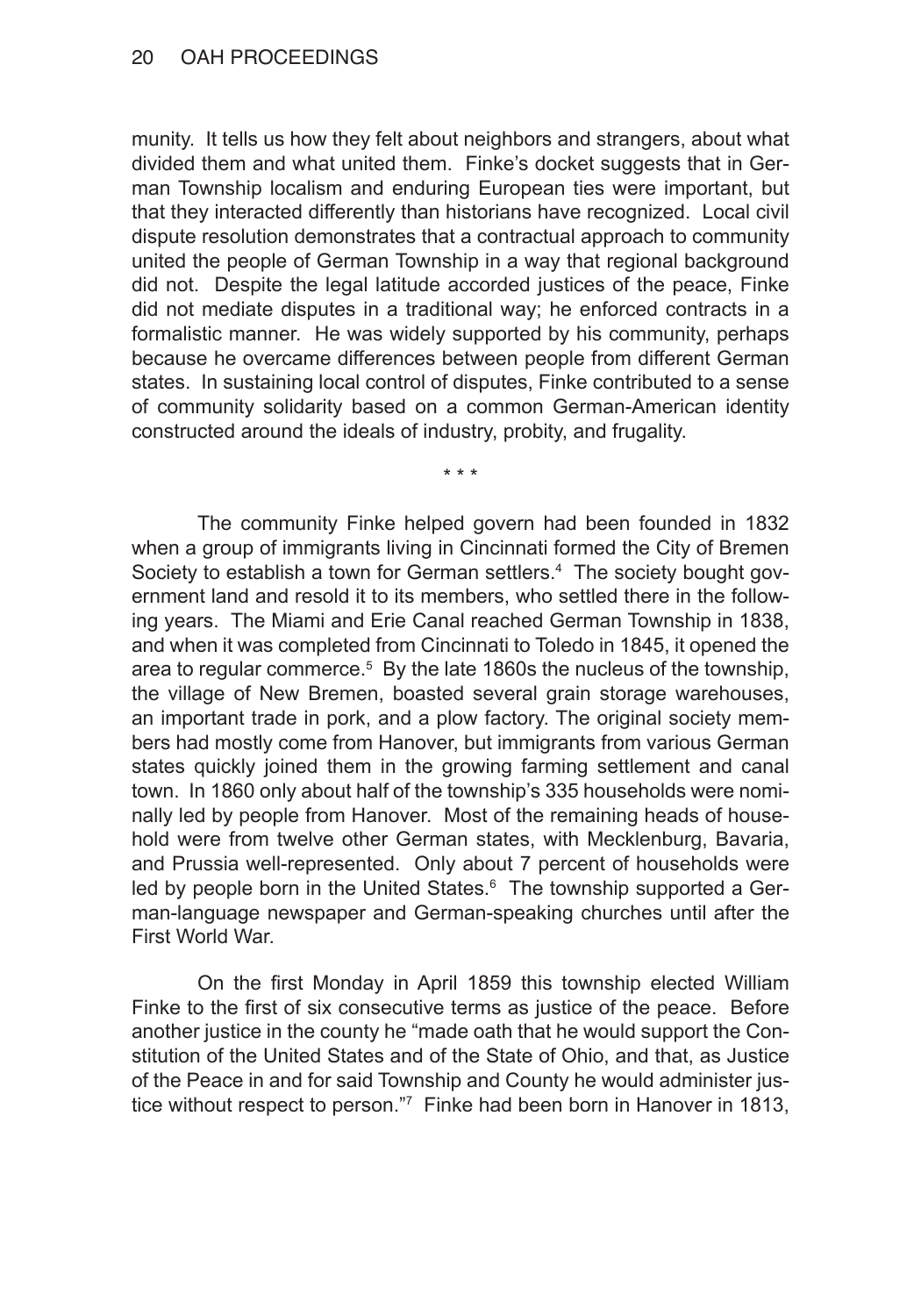where he had trained as a flour miller before he emigrated to America in the 1830s.<sup>8</sup> By the early 1840s he lived on a farm just outside New Bremen, where he became engaged in the flour and woolen milling business.<sup>9</sup> For nearly two decades this man judged the minor disputes that arose in his township. He had concurrent jurisdiction with the county's Court of Common Pleas over most civil cases that involved less than one hundred dollars.<sup>10</sup> Civil debt cases dominated his docket. During the same period that he saw 308 civil cases he saw only twenty-eight criminal charges. Of the civil cases, over 95 percent involved debt.<sup>11</sup>

Finke ensured that debtors paid their creditors. The comity he supported was contractual and commercial, not conciliatory or traditional. Historians of law in early colonial America have found that jurists were willing to take into account the circumstances surrounding a contract, that they assumed that those in positions of power in the community had responsibilities to their subordinates, and that they thought the goal of community harmony justified compromise.<sup>12</sup> Many historians have assumed that these values lived on in the nineteenth century in the lowest of American courts, the justice of the peace court.<sup>13</sup> But there is no sign from Finke's docket book that he acted as a father figure whose unique local knowledge allowed him to establish harmony by reconciling the demands of plaintiffs and defendants. Finke's rulings do not reflect the idea that fairness in any particular case was determined by the different roles people played in the community or by other mitigating factors. Catherine Rüdenbach had borrowed \$22.50 from John Steinbrei over several years for necessities ("nessesy"). She was named as John Laut's guardian in the 1874 suit against her, suggesting the loan was related to the care of her ward. When Finke ruled against her, she still did not have the means to pay. She resorted to Herman Laut, who served as a "surety," securing a stay of execution by effectively backing the loan. She did not receive any special treatment because she was a single woman raising an orphan.<sup>14</sup>

Creditors, who tended to be men employed as merchants or craftsmen, came before Finke to sue their debtors, who included farmers, professionals, and women like Rüdenbach (see Table 1). The men who sued, the plaintiffs in Finke's cases, won. Only about 8 percent of all the cases seen by Finke were either found in the defendant's favor or dismissed.<sup>15</sup> Finke pursued delinquent debtors until they either paid, found friends who would secure their debt, or even relinquished property. He did not protect community insiders from outsiders. Finke had a reaper and horse confiscated from farmer Henry Hirshfeld in 1865 when he could not pay Pritch & Sons the cost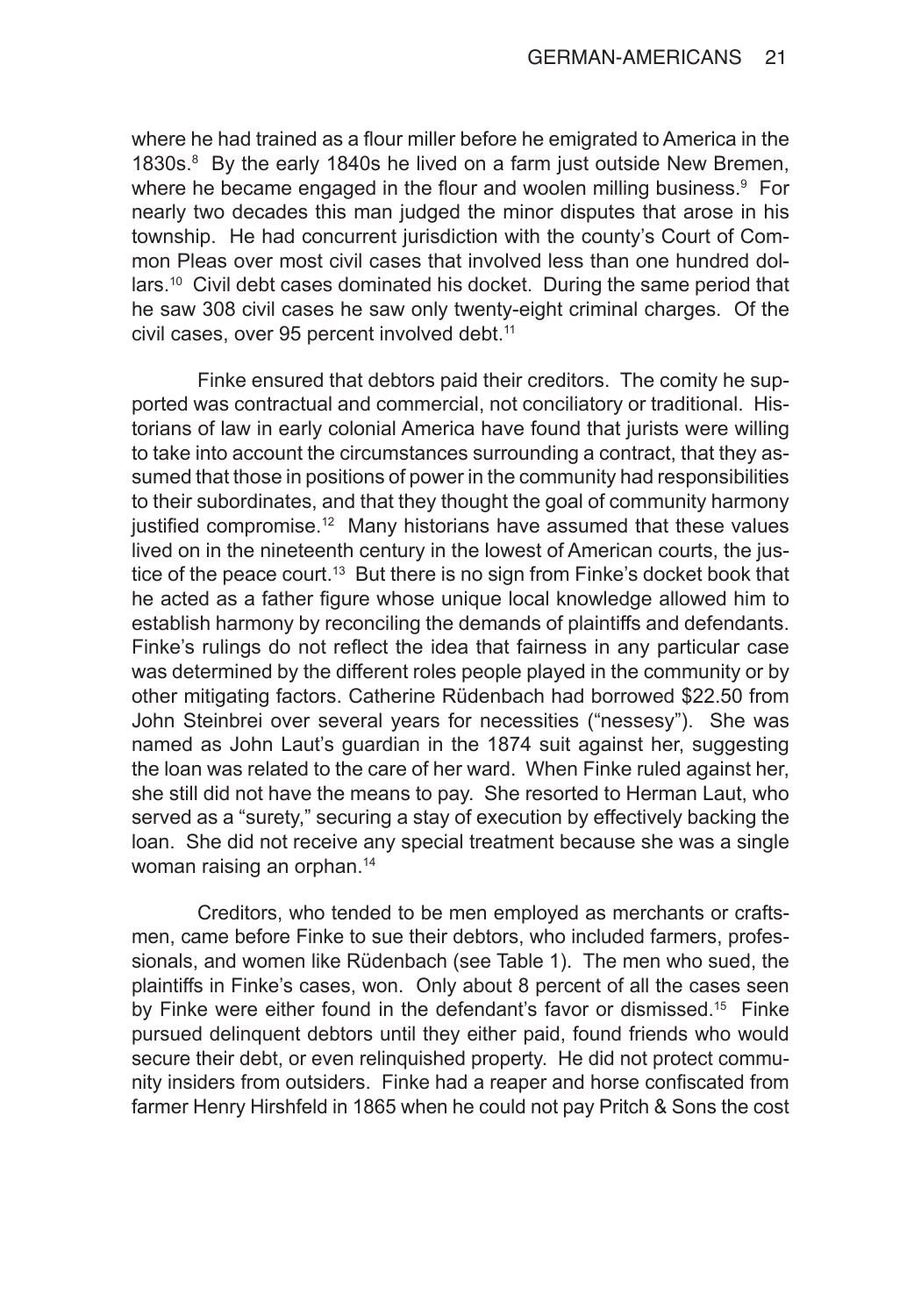### 22 OAH PROCEEDINGS

of the reaper.16 However just the case, Finke provided the means for an outof-town farm implement dealer to take property from a local farmer.

Finke's administration of justice was a consistently rigid and contractual process. One case that was appealed to the Court of Common Pleas demonstrates how inflexible he could be. Farmer William Meyer had sold merchant Henry Schmidt a bay gelding for \$108 in April of 1860.<sup>17</sup> Schmidt never paid him, but he felt that he was quite justified; Meyer had "agreed and warranted that the said bay gelding was sound." In fact, the horse "was sick and infected on the lung and died from this decease [sic] a few days after said contract."<sup>18</sup> Finke decided that Meyer was right to require Schmidt's payment, and Schmidt promptly filed a notice that he would appeal. Although he did not explain his decision, Finke adhered to the logic of "buyer beware" and minimized the importance of a verbal guarantee. The county court was more convinced by Schmidt's argument regarding both the guarantee and a history of problems with Meyer's horses, and Schmidt eventually succeeded in getting it to dismiss the suit in 1862. The justice of the peace was less responsive to mitigating circumstances than the county court. He believed that contracts should be judged at face value rather than according to a broader norm of community fairness.

Somewhat surprisingly, the voters of German Township appreciated Finke's hard-nosed approach. He won resounding reelection every three years until he decided to retire in 1877. In 1862, for example, he won 199 of the 201 votes cast.19 After his 1871 reelection the *Auglaize County Democrat* observed, "He has made an excellent officer, and it seems that the people have willed that he shall have the office 'for life."<sup>20</sup>

To understand why Finke won the loyalty of German Township voters, we must examine the nature of the township's internal divisions and the other ways people sought to overcome them. German Township residents, it turns out, were divided by their place of birth. Finke overwhelmingly solved disputes between people who came from different states within German Europe. I analyzed Finke's first and last fifty cases, using the decennial censuses of 1860, 1870, and 1880 to identify the place of birth for the litigants. I excluded cases that involved corporate entities, usually canal boats. Of the fifty remaining cases between individuals, only four were between *Landsleute* (people who shared the same state of birth). Three of these cases involved the same plaintiff and defendant from Hanover. Henry Backhaus, a 55-year-old day laborer, repeatedly had difficulty getting fellow day laborer Gerhard Lubgemann to repay debts, but this did not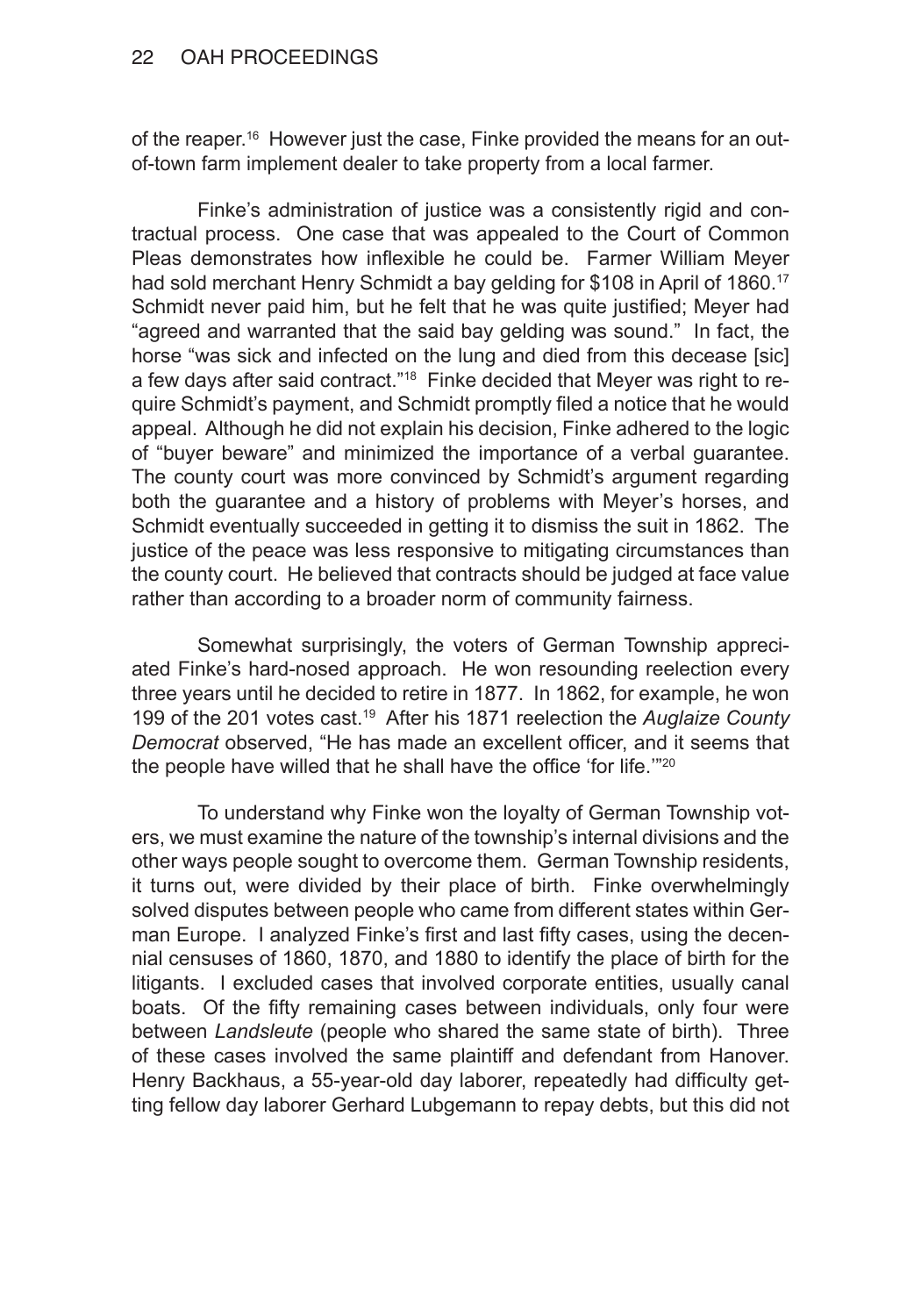seem to have stopped him extending loans based on promissory notes.<sup>21</sup> Had the two men had a better relationship, they could have achieved the same results without Finke's mediation. It is quite plausible that many other *Landsleute*, who had common experiences and friends, were either more conscientious borrowers or more forbearing lenders.

Backhaus and Lubgemann were exceptions. Usually *Landsleute* avoided suing each other. Settlers' state of origin was indeed important in German Township. It influenced economic interactions.<sup>22</sup> Finke's main litigants, Hanoverians and Prussians, disproportionately sued people with whom they did not share a common regional background (see Table 2). Hanoverians were numerically dominant and well-established in the community, while many Prussians were prominently involved in business. Despite sharing the role of creditors in German Township, Hanoverian and Prussian plaintiffs were affected by their state of origin. Finke promoted commercial exchange by allowing German Township to bridge such internal divisions locally without recourse to the county court, which used the English language and was dominated by Anglo-American judges and jurors.

The community's divisions were also bridged culturally. The German language slowly became a unifying force. It is possible that initially the settlers could not understand each other's dialects, but *Hochdeutsch* was the language of church, school, and later the newspaper. $23$  People who claimed to represent German Americans but spoke or wrote *Hochdeutsch* poorly left themselves open to attack. The local German-language newspaper, *Der Stern des westlichen Ohio* recommended that a critic of New Bremen's Concordia Gesangsverein (singing society) learn his "Muttersprache und die Grammatik" before he styled himself as the literary luminary of the community.24 *Der Stern*'s state and national stories also recommended, celebrated, and defended teaching German in American schools. They were referring to a standardized *Hochdeutsch* that would unite German Americans. The people in German Township also declined publicly to display their regional identities as their counterparts in other locations did. In large American cities Germans organized mutual aid societies, singing groups, and shooting clubs along state lines.<sup>25</sup> In New Bremen the Young Men's Literary Society, the Concordia Gesangsverein, and numerous smaller musical groups were not tied to a particular state identity. The New Bremen Bau- und Spar-Verein (building and loan society) took the village's name, not a German one.

As Finke and other community leaders sought to obscure transplanted regional identities, they created an idealized image of a diverse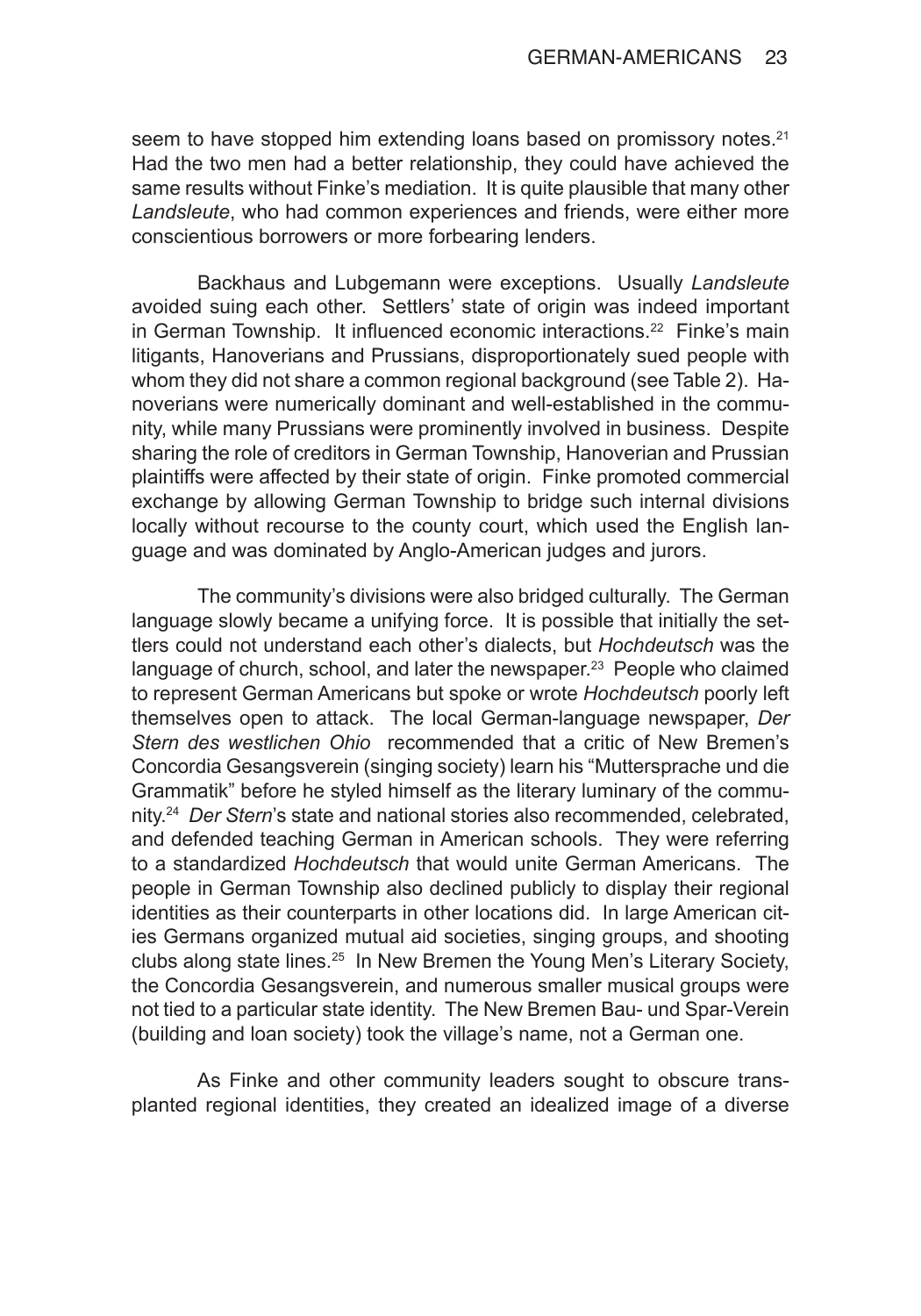German-American community united by the ethnic characteristics of thrift, honesty, and hard work. In 1869 local booster and politician Karl Bösel proclaimed, "Yes, it certainly would not be too much to claim that there is scarcely a town of the same population in the state of Ohio that can be compared with New Bremen in respect of its business."26 His piece in the German-language Cincinnati monthly *Der Deutsche Pionier* maintained that New Bremen was a model town exemplified by the industry and zeal of its citizens. He told the story of the rise of New Bremen as a celebration of German ingenuity and tenacity. Herr Greber had carried a plow and a sack of potatoes from Piqua (about twenty-three miles away) on foot to save himself ten cents to hire a driver. One settler made a grater to grind flour by poking holes in a piece of metal.<sup>27</sup> Such stories fill the pages of many histories of pioneer communities, but in New Bremen they were connected to specifically German ideals. Bösel explained that the early settlers had been swindled several times "von den smarten Yankees" in business transactions before they could establish businesses on their own terms.28 He was proud that New Bremen succeeded while remaining German.

Nineteenth-century German commentators on American life often contrasted the German's admirable qualities to the American businessman's desire to get rich quick. The politician Bösel only implicitly made this comparison, but it was one that pervaded immigrant letters, autobiographies, and newspapers. Nineteenth-century chroniclers of Auglaize County's development also explicitly linked Germans' hard work to their heritage. One man was "one of those honest, sturdy old Germans to whom Auglaize county is so much indebted for the prosperity she enjoys.<sup>"29</sup> One inherited "the perseverance, honesty and industry of his German ancestors, and also the sterling qualities of that nationality that fit them for almost any occupation in life."<sup>30</sup> A farmer had achieved success "by the same industry and frugality which characterizes so many of his people." Many men overcame language difficulties, lack of education, and the death of parents to achieve material success. They achieved this archetypal American feat with a certain German style: "unswerving honesty, industry and frugality."<sup>31</sup>

Despite their remarkable ability to retain an exceptional image, these German Americans resembled their Anglo-American counterparts. Like many other people living in America's rural heartland, they aspired to conduct economic interactions within an ordered community. German Township's residents valued community *and* commerce. New Bremen and German Township preserved a localized German identity through local control of civil disputes, while they also promoted the same rural entre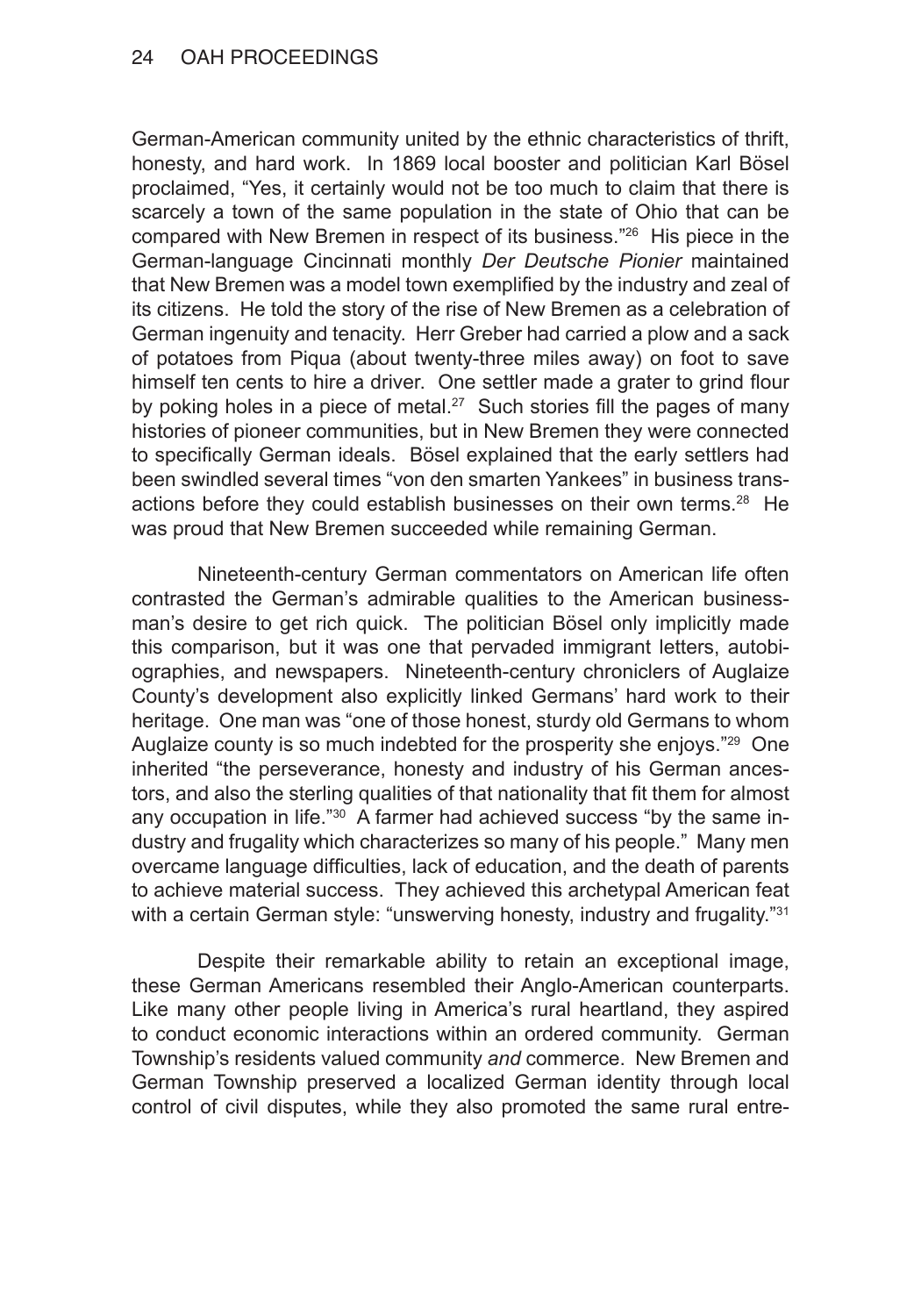preneurship that characterized the model American small town. German Township successfully participated in what historians Andrew Cayton and Susan Gray have called the "Midwestern doctrine of materialism and morality," and it sold its fusion of these qualities as specifically German-American as it fashioned a new sort of enclave.<sup>32</sup>

#### **Method and Tables**

I used ACTUS, a computer program designed by George Estabrook and Carl Estabrook, to analyze the distribution of relationships between lenders and borrowers and plaintiffs and defendants.<sup>33</sup> Classical statistics are not effective for analyzing the distribution of small sets of data. AC-TUS overcomes the problem of small data sets by using random number generation in place of Gaussian or normal distributions. First it determines the "expected" distribution based on the proportion of the data each group represents (or the "marginal" totals). For example, in Table 2 Prussians were 37.1% of plaintiffs and Hanoverians were 34.3% of defendants, so we would expect them to be paired in 4.5 (12.7%) cases (37.1% of 34.3%). The number of "observed" cases of Prussians suing Hanoverians is eight. That is higher than we would expect. ACTUS then helps us understand just how much higher. It creates simulations of the table by randomly pairing the plaintiffs and defendants. (My tables are all based on 10,000 simulations.) ACTUS indicates how unusual the table is as a whole by reporting the number of times the chi-squared  $(X^2)$  values of the simulated tables were equal to or exceeded the chi-squared value of the original table. This significance value (*P*) is expressed as a proportion. Statisticians generally agree that a significance value less than 0.05 means it is unlikely enough that the pattern in the table arose by chance.

ACTUS also records how frequently the simulated values are below or equal to the observed value within individual cells. The "small significances" show the number of times out of 1,000 that the randomly generated results did not exceed the observed values. For example, Prussians plaintiffs and Hanoverians defendants were randomly paired eight or less times in 972 of 1000 random combinations. This confirms what we already noticed: the observed value is considerably higher than the expected value. It is unlikely that the observed value arose by chance. The small significances become meaningful when they are less than fifty or more than 950, because that is the point at which statisticians accept that it is significantly unlikely that such results would be random.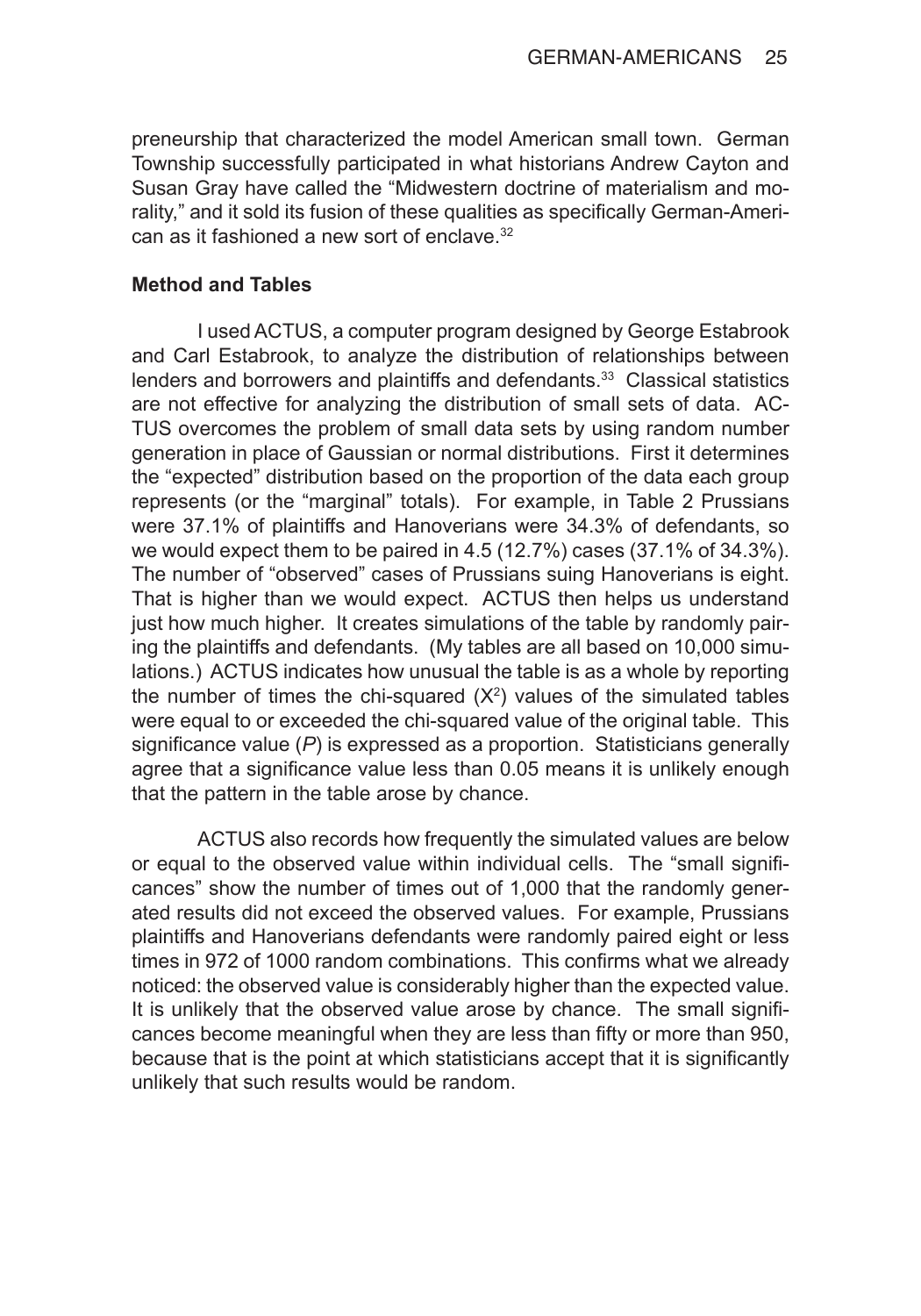| Occupation                         | <b>Plaintiffs</b> |         |          | <b>Defendants</b> |                        |         |         |        |
|------------------------------------|-------------------|---------|----------|-------------------|------------------------|---------|---------|--------|
|                                    | Counted<br>once   |         | By case  |                   | <b>Counted</b><br>once |         | By case |        |
|                                    | N                 | $(\%)$  | N        | $(\%)$            | N                      | $(\%)$  | N       | $\%$   |
| <b>Professional</b>                | -1                | (1.6)   | 4        | (4.0)             | 4                      | (6.5)   | 6       | (6.0)  |
| Merchant, retailer, or proprietor  | 17                | (27.0)  | 41       | (41.0)            | 9                      | (14.5)  | 9       | (9.0)  |
| <b>Canal Boat</b>                  | $\Omega$          | (0.0)   | $\Omega$ | (0.0)             | 3                      | (4.8)   | 24      | (24.0) |
| <b>Craftsman or skilled worker</b> | 14                | (22.2)  | 16       | (16.0)            | 18                     | (29.0)  | 23      | (23.0) |
| <b>Farmer</b>                      | 5                 | (7.9)   | 8        | (8.0)             | 14                     | (22.6)  | 16      | (16.0) |
| <b>Unskilled laborer</b>           | 6                 | (9.5)   | 8        | (8.0)             | 3                      | (4.8)   | 8       | (8.0)  |
| None (retired or married woman)    |                   | (1.6)   | I.       | (1.0)             | 1                      | (1.6)   | 3       | (3.0)  |
| <b>Unknown</b>                     | 19                | (30.2)  | 22       | (22.0)            | 10                     | (16.1)  | 11      | (11.0) |
| <b>Total</b>                       | 63                | (100.0) | 100      | (100.0)           | 62                     | (100.0) | 100     | (100)  |

| Table 1: Occupations of parties in Finke's cases May 1859 – July 1860 and December |
|------------------------------------------------------------------------------------|
| 1874 – April 1877 <sup>34</sup>                                                    |

**Table 2: Cross-tabulation of Finke's cases 1859-60 and 1874-77 brought by Hanoverians and Prussians with small significances<sup>35</sup>**

|                              | <b>Defendant</b><br><b>Hanover</b> | <b>Defendant Prussia</b> | Defendant other | <b>Row totals</b> |  |
|------------------------------|------------------------------------|--------------------------|-----------------|-------------------|--|
|                              |                                    |                          |                 |                   |  |
| <b>Plaintiff Hanover</b> (%) | 4(11.4)                            | (8.6)<br>3               | 15(42.9)        | 22(62.9)          |  |
| Expected (small sig.)        | 7.5(98)                            | 1.9(879)                 | 12.6 (849)      |                   |  |
| <b>Plaintiff Prussia</b> (%) | 8(22.9)                            | (0.0)<br>$\Omega$        | 5(14.3)         | 13(37.1)          |  |
| Expected (small sig.)        | 4.5 (972)                          | 1.1(324)                 | 7.4(216)        |                   |  |
| Column totals $(\% )$        | 12 (34.3)                          | (8.6)                    | 20(57.1)        | 35 (100)          |  |

 $P = 0.016$   $X^2 = 7.516$ 

| Table 3: Cross-tabulation of German Township mortgages 1860 and 1876 according |  |  |  |
|--------------------------------------------------------------------------------|--|--|--|
| to state of birth with small significances <sup>36</sup>                       |  |  |  |

|                                               | <b>Borrower</b>    | <b>Borrower</b>         | <b>Borrower</b>               | <b>Borrower</b>     | <b>Borrower</b>    | <b>Row</b> |
|-----------------------------------------------|--------------------|-------------------------|-------------------------------|---------------------|--------------------|------------|
|                                               | Ohio               | <b>Hanover</b>          | Prussia                       | <b>Bavaria</b>      | other              | totals     |
| Lender Ohio $(\% )$                           | 3(5.8)             | (0.0)                   | (0.0)                         | 2(3.8)              | 1(1.9)             | 6(11.5)    |
| Expected (small sig.)                         | 1.0(979)           | 2.4(83)                 | 0.7(487)                      | 0.6(979)            | 1.3(633)           |            |
| Lender Hanover $(\% )$                        | 1(1.9)             | 8(15.4)                 | 2(3.8)                        | 0(0.0)              | 5(9.6)             | 16(30.8)   |
| Expected (small sig.)                         | 2.8(234)           | 6.5(808)                | 1.8(726)                      | 1.5(212)            | 3.4(877)           |            |
| Lender Prussia (%)                            | 2(3.8)             | 5(9.6)                  | 3(5.8)                        | (0.0)               | 3(5.8)             | 13(25.0)   |
| Expected (small sig.)                         | 2.3(606)           | 5.3 (569)               | 1.5(939)                      | 1.3(281)            | 2.8(706)           |            |
| Lender Bavaria (%)<br>Expected (small sig.)   | 0(0.0)<br>0.3(699) | 0(0.0)<br>0.8(446)      | (0.0)<br>$\Omega$<br>0.2(789) | 2(3.8)<br>0.2(1000) | 0(0.0)<br>0.4(655) | 2(3.8)     |
| Lender other $(\% )$<br>Expected (small sig.) | 3(5.8)<br>2.6(738) | 8<br>(15.4)<br>6.1(861) | 1(1.9)<br>1.7(477)            | 1(1.9)<br>1.4(571)  | 2(3.8)<br>3.2(374) | 15(28.8)   |
| Column totals $(\% )$                         | (17.3)<br>9        | 21(40.4)                | (11.5)<br>6                   | 5<br>(9.6)          | 11(21.2)           | 52 (100)   |

 $P = 0.002$   $X^2 = 37.383$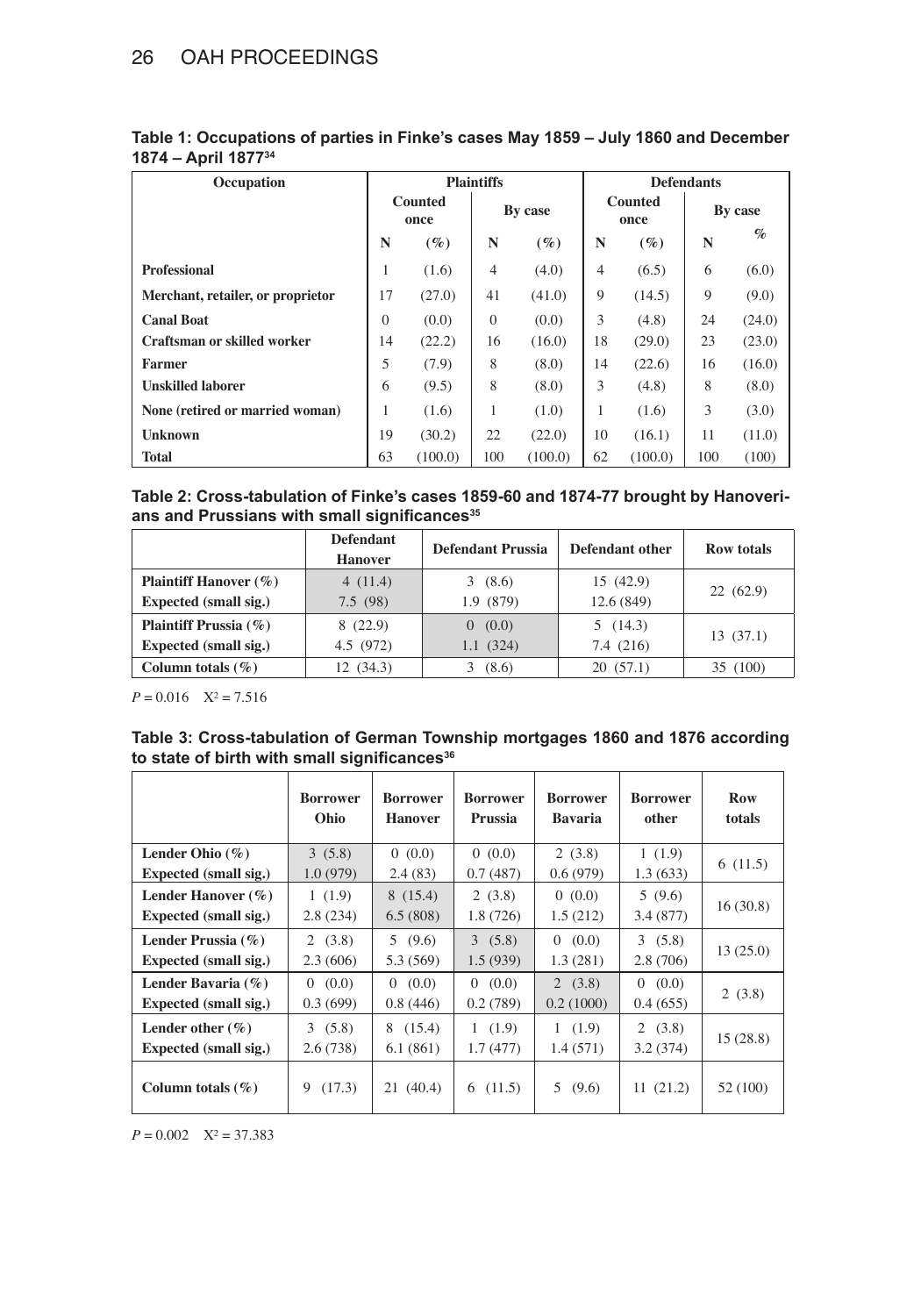#### **NOTES**

1. For a journalistic interpretation of these values, see John Baskin, "God's Country," *Ohio Magazine*, 15 August 1992, 114-19, 121, 137.

2. For work on chain migration and the idea of ethnic enclaves, see Walter Kamphoefner, "The German Agricultural Frontier: Crucible or Cocoon?" *Ethnic Forum* 4 no. 2 (1984): 21-35; and Kamphoefner, *Westfalians: From Germany to Missouri* (Princeton: Princeton University Press, 1987). For an urban example of the perpetuation of regional identity, see Stanley Nadel, *Little Germany: Ethnicity, Religion, and Class in New York City, 1845-50* (Urbana: University of Illinois Press, 1990). A German scholar has also described regional transplantation in a demographic study of German migration to Auglaize County: Anne Aengenvoort, *Migration, Siedlungsbildung, Akkulturation: Die Auswanderung Nordwestdeutscher nach Ohio, 1830-1914* (Stuttgart: F. Steiner, 1999).

3. For descriptions of German Americans' traditional and hierarchical approach to community, see Philip Gleason, *Conservative Reformers: German-American Catholics and the Social Order* (Notre Dame and London: University of Notre Dame Press, 1968); Kathleen Neils Conzen, *Making Their Own America: Assimilation Theory and the German Peasant Pioneer* (New York: Berg Publishers, 1990); Jon Gjerde, *Minds of the West: Ethnocultural Evolution in the Rural Middle West, 1830-1917* (Chapel Hill: University of North Carolina Press, 1997); and Stephen J. Gross, "The Battle over Cold Spring Dam," *Journal of American Ethnic History* 21 (2001): 83-117.

4. City of Bremen Society, "Actum Cincinnati," trans. George Chochoms, in *New Bremen Sesquicentennial Reflections: New Bremen, Ohio, 1833-1983* (Defiance, Ohio: Sesquicentennial Committee of New Bremen, 1983), 8.

5. Historians differ on the exact date that the canal came through German Township. Karl Bösel, "Ansiedlung von New-Bremen," *Der Deutsche Pionier* 1 (1869): 120 provided the 1838 date.

6. One hundred and fifty-five (46.3%) heads of household were from Hanover, and 22 (6.5%) were from the United States. U.S. Census Bureau, Population Schedule of the Eighth Census of the United States 1860, manuscript returns for Auglaize County, Ohio.

7. Auglaize County Clerk of Courts, *Justice of the Peace Oaths & Bonds 1849-1867*, Special Collections and Archives, Wright State University, Dayton, Ohio, 116.

8. William J. McMurray, ed., *History of Auglaize County, Ohio* (Indianapolis: Historical Publishing Company, 1923), 2: 252.

9. There are references to Finke's occupation in Bösel, "Ansiedlung von New-Bremen," 121; McMurray, *History of Auglaize County*, 2: 252; and *New Bremen Centennial, 1833-1933* (New Bremen, Ohio: privately printed, 1933), 9.

10. Ohio, *Act to Extend the Jurisdiction of Justices of the Peace in Civil Cases, Statutes* (1854).

11. Of his 308 civil cases, 95.8 % (295) involved debt. Finke's criminal records are included in *German Township Justice of the Peace Criminal Docket, 1859-1899*, Special Collections and Archives, Wright State University, Dayton, Ohio, 21-75. All descriptions of the content of Finke's civil cases refer to *German Township Justice of the Peace Civil Docket, 1859-1877*, Special Collections and Archives, Wright State University, Dayton, Ohio.

12. Historians have approached the issue differently, but they share the assessment that law became less community-centered and more formal during the eighteenth and nineteenth centuries. See William Nelson, *Dispute and Conflict Resolution in Plymouth County, Massachusetts, 1725-1825* (Chapel Hill: University of North Carolina Press, 1981); Morton Horwitz, *Transformation of American Law, 1780-1860* (Cambridge, Mass.: Harvard University Press, 1977); Deborah Rosen, *Courts and Commerce: Gender, Law, and the Market*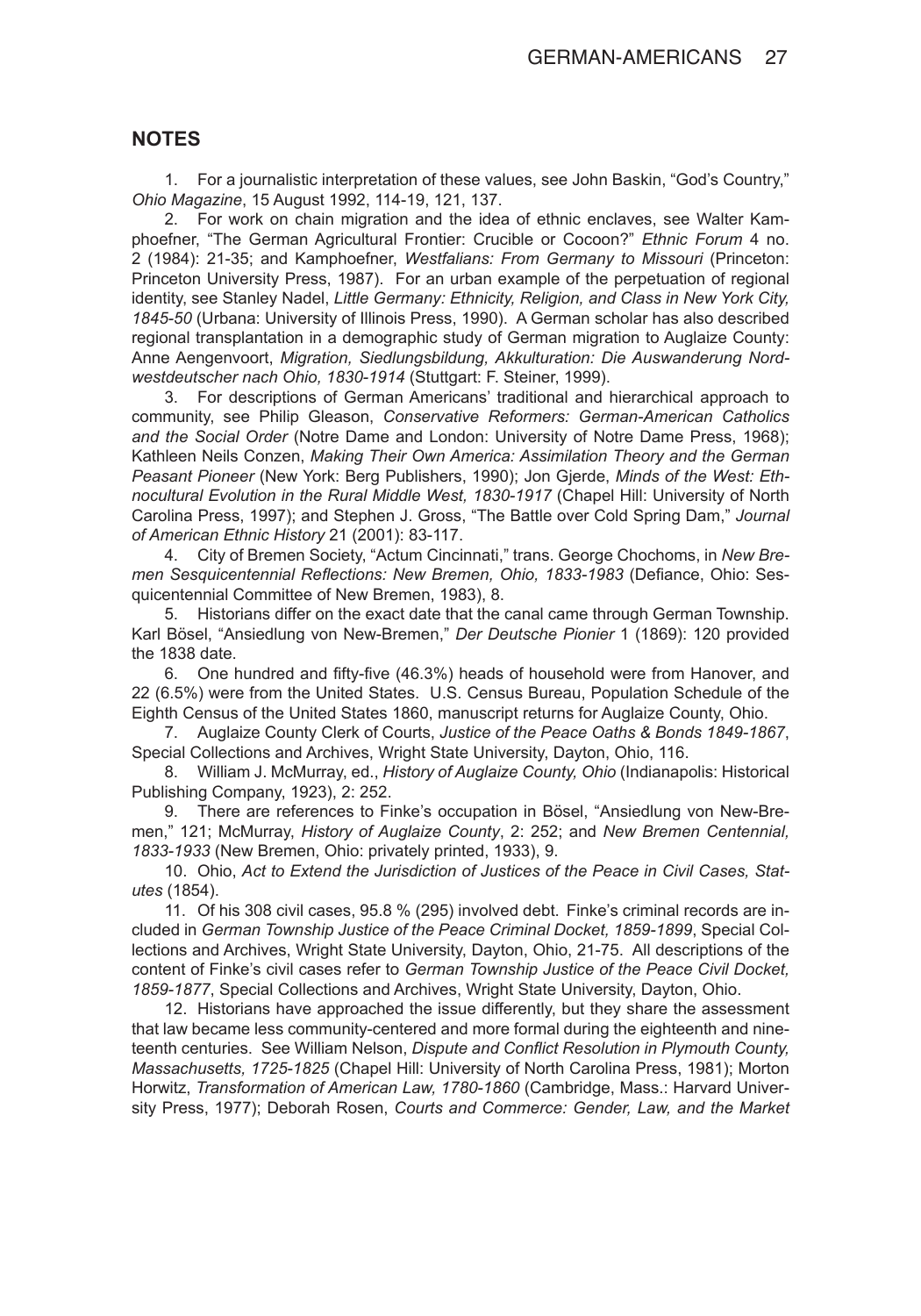### 28 OAH PROCEEDINGS

*Economy in Colonial New York* (Columbus: Ohio State University Press, 1997); and Bruce Mann, *Neighbors and Strangers: Law and Community in Early Connecticut* (Chapel Hill and London: University of North Carolina Press, 1987).

13. There are few studies of the role of justices of the peace in nineteenth-century America. Those historians who do address them suggest that even native-born JPs approached justice in a traditional and paternal way unlike William Finke. See John Mack Faragher, *Sugar Creek: Life on the Illinois Prairie* (New Haven: Yale University Press, 1986), 142; Paul Douglass, *Justice of the Peace Courts of Hamilton County, Ohio* (Baltimore: Johns Hopkins University Press, 1932), 51-52; Carrington Marshall, *History of the Courts and Lawyers of Ohio* (New York: American Historical Society, 1934), 2:497; and John Wunder, *Inferior Courts, Superior Justice: A History of the Justices of the Peace on the Northwest Frontier, 1853-1889* (Westport, Conn.: Greenwood Press, 1979).

14. Steinbrei v. Rüdenbach, *Justice of the Peace Civil Docket*, 456-57.

15. Twenty-five (8.1%) cases were dismissed or found in favor of the defendant.

16. A. Pritch & Sons v. Hirshfeld, *Justice of the Peace Civil Docket*, 202-203.

17. Meyer v. Schmidt, *Justice of the Peace Civil Docket*, 57-58.

18. Meyer v. Schmidt, case 574, Auglaize County Court of Common Pleas (1860), Auglaize County Court House, Wapakoneta, Ohio.

19. Auglaize County Clerk of Courts, *Poll Books / Tally Sheet, German Township 1848- 1892*, Special Collections and Archives, Wright State University, Dayton, Ohio.

20. *The Wapakoneta Auglaize County Democrat*, 6 April 1871, 3.

21. U.S. Census Bureau, manuscript returns for Auglaize County, 1860, 124; and Backhaus v. Lubgemann, *Justice of the Peace Civil Docket*, 8-9, 28, 60-61.

22. Although *Landsleute* rarely sued each other, they did borrow from each other. See Table 3 for an analysis of German Township mortgage records.

23. As late as the 1960s a German language scholar was able to record the *Plattdeutsch* dialect spoken in Auglaize County by immigrants from the low-lying parts of Germany. Aengenvoort cites sound recordings made by Wolfgang Fleischhauer and held by the Ohio Historical Society, but they can no longer be located. Aengenvoort, *Migration, Siedlungsbildung, Akkulturation*, 341.

24. *Der Minster (Ohio) Stern des westlichen Ohio*, 7 February 1879, 4. Later that year *Der Stern* was bought and moved to New Bremen from a neighboring township.

25. For example, on New York City, see Nadel, *Little Germany*, 37-58, 110.

26. Bösel, "Ansiedlung von New-Bremen," 121.

- 27. Ibid., 119.
- 28. Ibid., 119-20.

29. John Walsh, *Atlas of Auglaize County with Historical and Biographical Sketches* (Wapakoneta, Ohio: Atlas Publishing, 1898), 49.

30. Chapman Bros., *Portrait and Biographical Record of Auglaize, Logan and Shelby Counties, Ohio* (Chicago: Chapman Bros, 1892), 574.

31. Ibid., 432.

32. Andrew Cayton and Susan Gray, "The Story of the Midwest: An Introduction," in *The American Midwest: Essays on Regional History*, ed. Andrew Cayton and Susan Gray (Bloomington: Indiana University Press, 2001), 11.

33. Carl Estabrook and George Estabrook, "ACTUS: A Solution to the Problem of Small Samples in the Analysis of Two-Way Contingency Table," *Historical Methods* 22 (1989): 5- 8.

34. I used the decennial censuses to determine occupation. I categorized occupations according to my sense of New Bremen from newspapers. The most difficult distinction was that between craftsmen and retailers. I relegated blacksmiths and shoemakers in the